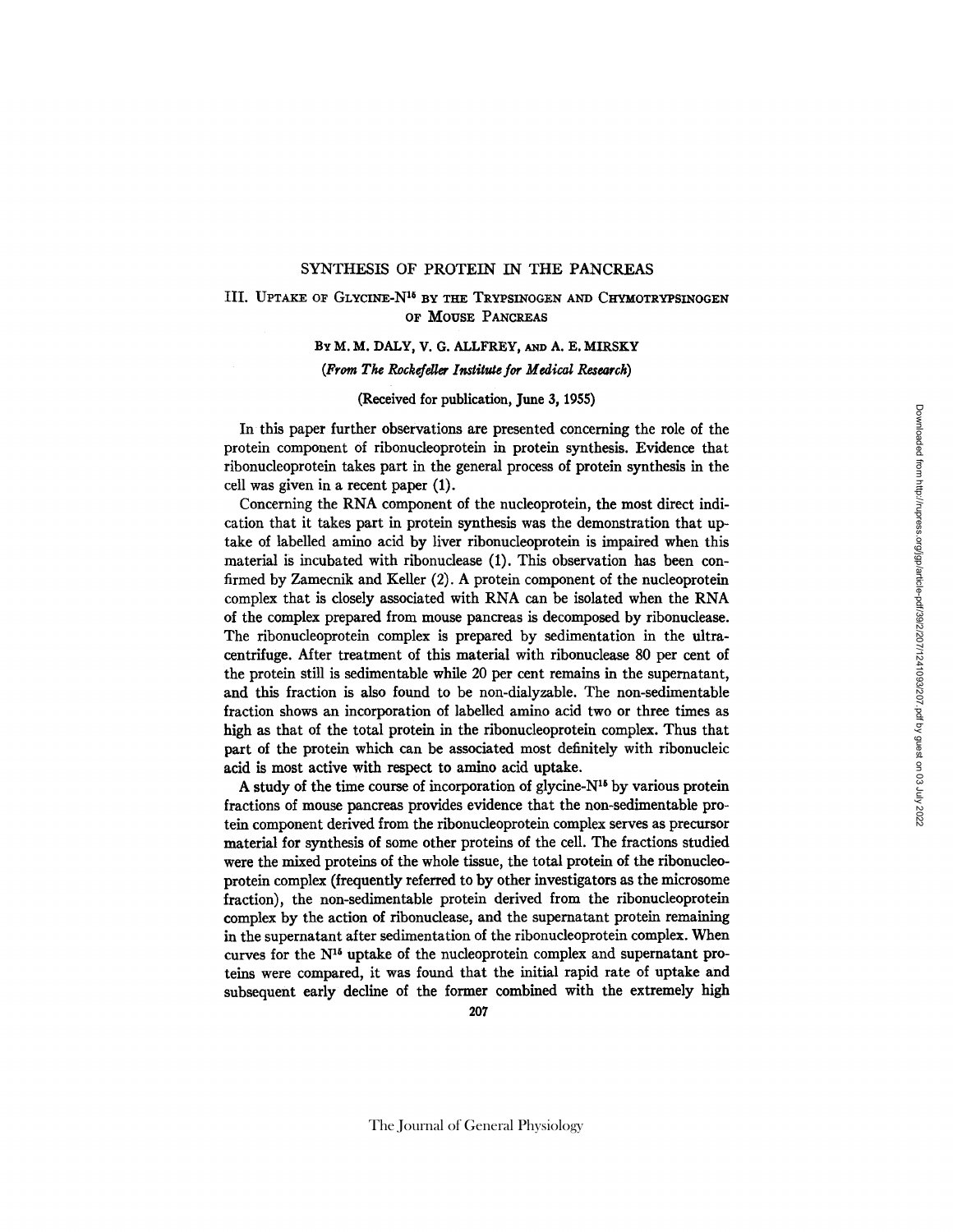maximum achieved by its non-sedimentable component made it possible to suppose that the protein of the non-sedimentable component serves as precursor material in the synthesis of proteins in the supernatant fraction.

Since some of the digestive enzymes synthesized by the pancreas are present in the supernatant fraction, it is of interest to inquire whether the non-sedimentable component can function as a precursor in their synthesis. We have, therefore, recently studied the incorporation of glycine- $N^{16}$  into a purified preparation of trypsinogen and chymotrypsinogen of the mouse pancreas.

Attempts to purify mouse pancreas chymotrypsinogen by a chromatographic procedure described for beef chymotrypsinogen (3) were not successful. Mouse trypsinogen and chymotrypsinogen could, however, be purified by zone electrophoresis on starch. The proteolytic activity was concentrated in one peak, as the enzymes could not be separated from each other by this procedure. The specific activity of the purified enzyme was approximately twice that of a comparable mixture of crystalline beef trypsin and chymotrypsin. The specific activity of the enzyme preparation was the same whether electrophoresis was carried out at pH 3 or 5 and was unchanged when a preparation already purified by electrophoresis was subjected to electrophoresis at a different pH.

When uptakes of glycine into the purified enzyme preparations were measured they were found to be much higher than the isotope incorporations into any other fraction of mouse pancreas considered so far. The magnitude of the differences can be made clear by an examination of the data in Table I. Table I summarizes the  $N^{15}$  concentrations in the total protein and in the different protein fractions of the pancreas under a variety of experimental conditions. In all experiments the animals were fasted before administering the isotopic glycine, and in some of the experiments the animals were fed shortly before injecting the labelled amino acid. It is evident that the duration of the fast has an influence on the subsequent incorporation of glycine- $N<sup>15</sup>$ , that feeding increases the uptake, and that maximal incorporations occur 90 minutes after administering the isotopic amino acid. It is also evident that the  $N^{16}$  concentration of the purified proteases is far greater (3 to 6 times) than that of the total protein of the nucleoprotein complex. The incorporation into the nonsedimentable fraction of the complex has not been measured under precisely the same conditions, but from the relationship between incorporation into this fraction and into the total protein of the complex in other experiments it is clear that  $N^{16}$  uptake by the non-sedimentable fraction would fall far below that of the purified proteases. As uptake of labelled glycine by the purified enzymes was at all times much higher than uptake by the proteins of the ribonucleoprotein complex the results do not support the hypothesis that these proteins serve as precursor material for the digestive enzymes synthesized by mouse pancreas. If there is some component of the ribonucleoprotein which is a precursor of these enzymes, it must be present in very small quantities at any given time.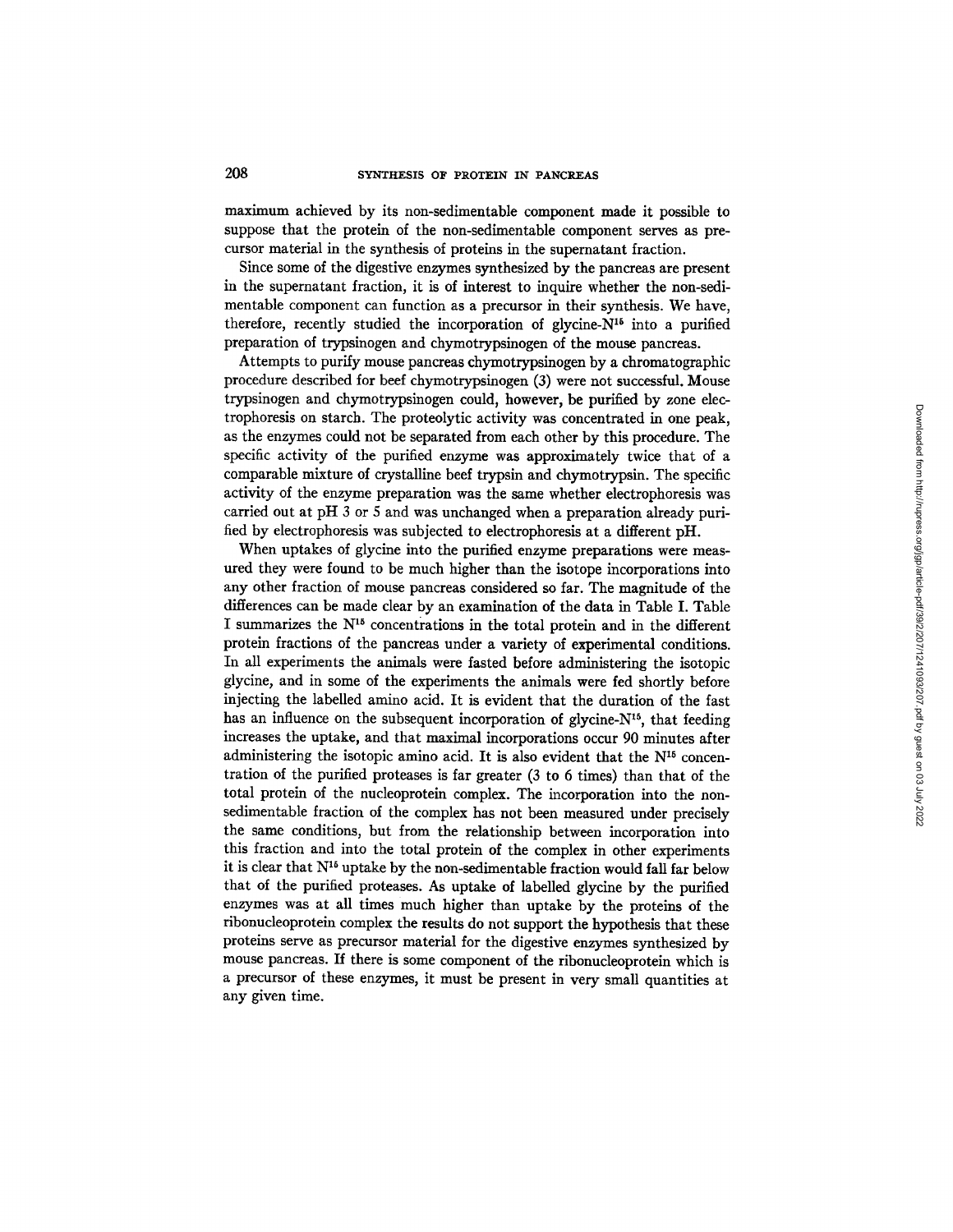The possibility that a protein component of the ribonucleoprotein complex is involved in the production of digestive enzymes should not, however, be dismissed. The fact remains that uptake of labelled amino acid into the proteins of ribonucleoprotein is increased when synthesis of enzymes is stimulated by secretion (1). A final point concerning the relationship between the nucleoprotein and the digestive enzymes should be mentioned. When the ribonucleoprotein complex is prepared from mouse pancreas, 13 per cent of the protease and

| Time | Duration<br>of fast | Homogenate |       | Trypsinogen and<br>chymotrypsinogen |       | Ribonucleoprotein<br>complex |       | Non-sedimentable<br>component of nucleo-<br>protein complex |       |
|------|---------------------|------------|-------|-------------------------------------|-------|------------------------------|-------|-------------------------------------------------------------|-------|
|      |                     | Not fed    | Fed   | Not fed                             | Fed   | Not fed                      | Fed   | Not fed                                                     | Fed   |
|      | hrs.                |            |       |                                     |       |                              |       |                                                             |       |
| 0.5  | 20                  | 0.315      |       |                                     |       | 0.550                        |       |                                                             |       |
|      | 48                  |            | 0.550 |                                     |       |                              |       |                                                             | 1.473 |
|      | 96                  | 0.288      | 0.429 | 1.787                               | 2.584 | 0.579                        | 0.778 |                                                             |       |
| 1.0  | 20                  | 0.834      |       |                                     | 4.822 | 1.320                        |       |                                                             |       |
|      | 48                  |            | 1.088 |                                     |       |                              |       |                                                             | 1.913 |
|      | 96                  | 0.460      | 0.597 | 3.628                               |       | 0.781                        | 1.138 |                                                             |       |
| 1.5  | 20                  | 1.119      |       |                                     |       | 1.596                        |       | 3.426                                                       |       |
|      | 48                  |            | 1.568 |                                     |       |                              |       |                                                             | 3.050 |
|      | 96                  | 0.703      | 1.063 |                                     | 7.823 | 1.114                        | 1.229 |                                                             |       |
| 3.0  | 20                  | 1.086      |       |                                     |       | 1.017                        |       | 2.240                                                       |       |
|      | 48                  |            |       |                                     |       |                              |       |                                                             |       |
|      | 96                  | 1.129      | 1.343 |                                     | 6.035 | 0.889                        | 1.166 |                                                             |       |

TABLE I  $G$ *l* vcine- $N$ <sup>15</sup> Incorporation into Pancreas Proteins

N<sup>15</sup> concentration in protein expressed relative to that of administered glycine taken as  $100.$  (N<sup>16</sup> concentration in glycine administered is 33.3 atom per cent excess.)

Mice were fasted for the indicated intervals prior to glycine administration. Glycine was injected intraperitoneally at zero time, each animal receiving 1 mg. glycine per gm. of the body weight as measured before fasting. In feeding experiments animals were fed 30 minutes before injection of glycine.

4 per cent of the amylase of the tissue remain associated with it and cannot be removed by washing with sucrose or by treatment with ribonuclease. For an understanding of the role of ribonucleoprotein in protein synthesis it might be significant to investigate the incorporation of labelled amino acid into a fraction of digestive enzymes so closely associated with ribonucleoprotein.

## *Purification Technique*

For studies of the uptake of glycine-N<sup>15</sup> into trypsinogen and chymotrypsinogen the cytoplasmic fraction of mouse pancreas, which had been saved from preparations